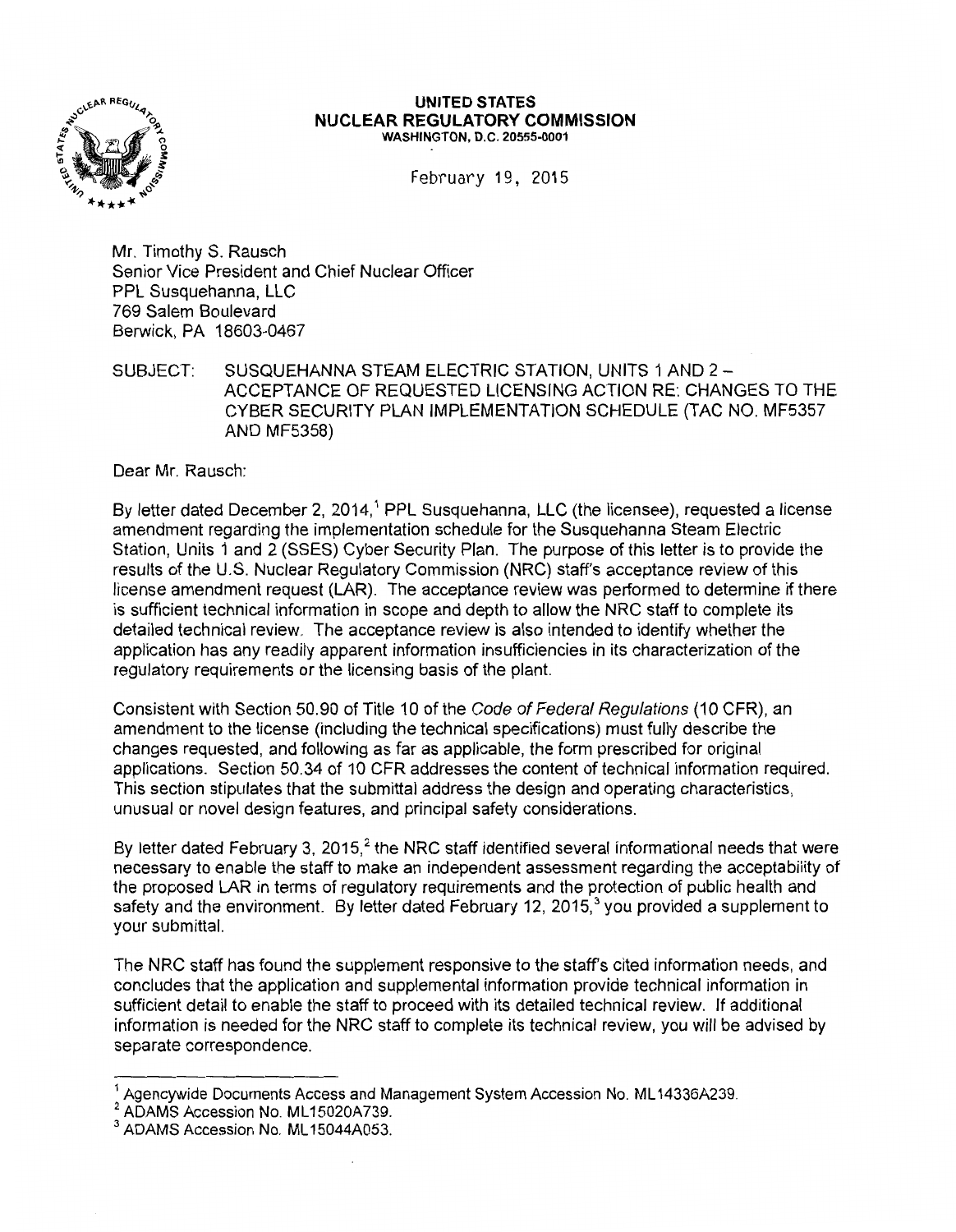T. Rausch **- 2 -** 2 -

If you have any questions, please contact me at (301) 415-4090.

Sincerely,

 $\angle$  White

Jeffrey A. Whited, Project Manager Plant Licensing Branch 1-2 Division of Operating Reactor Licensing Office of Nuclear Reactor Regulation

Docket Nos. 50-387 and 50-388

cc: Distribution via Listserv